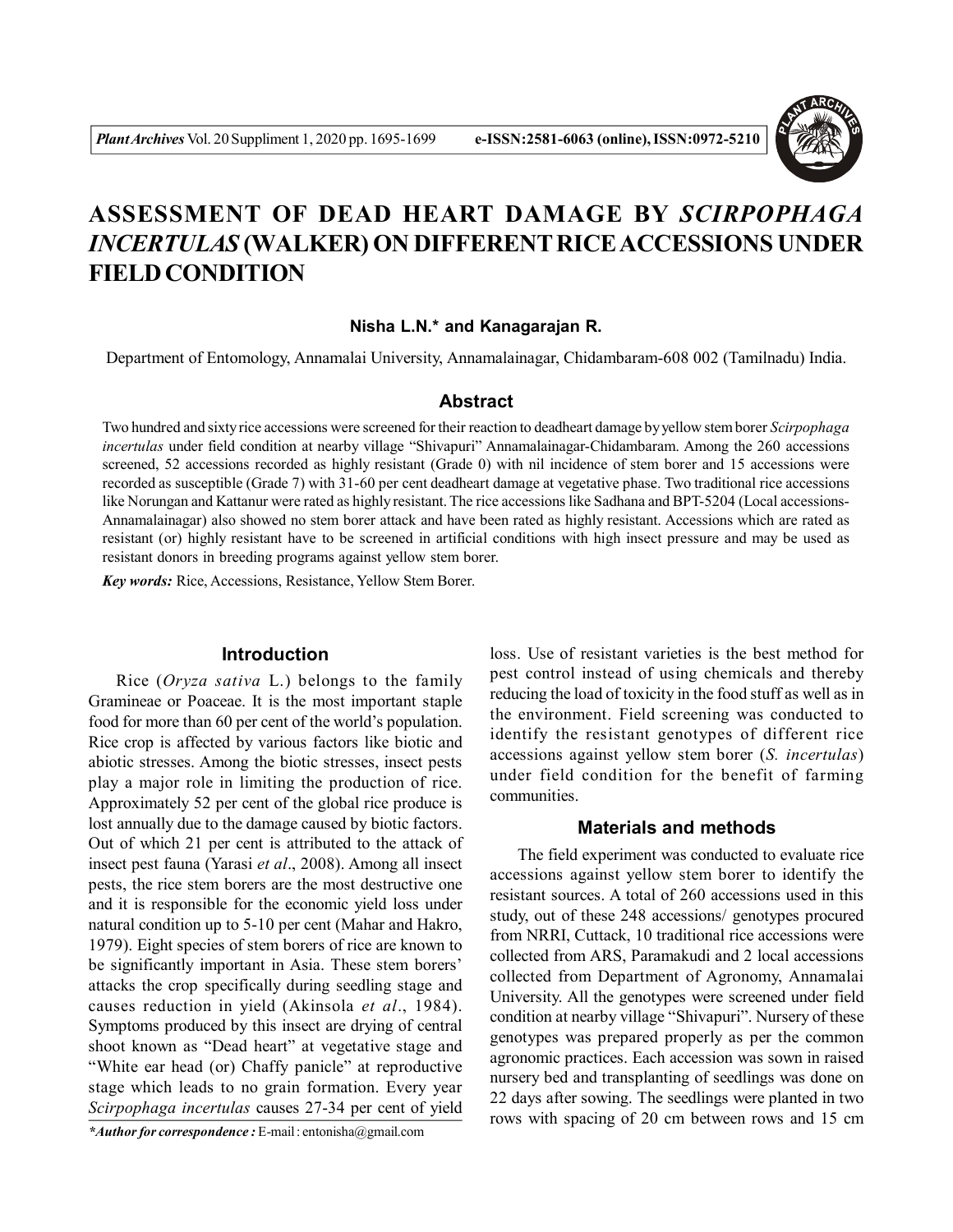**Table 1:** Standard Evaluation System for damage rating and scale of rice accessions for resistance against yellow stem borer on per cent damage basis.

| Deadheart (DH) |              |                             |  |  |
|----------------|--------------|-----------------------------|--|--|
| Damage (%)     | <b>Scale</b> | <b>Status</b>               |  |  |
|                |              | Highly Resistant (HR)       |  |  |
| $1-10$         |              | Resistant(R)                |  |  |
| $11-20$        | 3            | Moderately Resistant (MR)   |  |  |
| $21 - 30$      | 5            | Moderately Susceptible (MS) |  |  |
| $31-60$        |              | Susceptible $(S)$           |  |  |
| $61$ & above   |              | Highly Susceptible (HS)     |  |  |

**Table 2:** Assessment of deadheart damage by *Scirpophaga incertulas* on different rice accessions under field conditions at 35 DAT.

| S.               | <b>Accessions</b> | <b>Deadheart</b>  | <b>Score</b>            | <b>Status</b>  |
|------------------|-------------------|-------------------|-------------------------|----------------|
| No.              |                   | Damage (%)        |                         |                |
| 1.               | $BA-1$            | $\overline{3.66}$ | 1                       | $\overline{R}$ |
| $\overline{2}$ . | BA-2              | 11.66             | 3                       | <b>MR</b>      |
| 3.               | <b>BA-3</b>       | 12.49             | 3                       | MR             |
| 4.               | BA-4              | 6.50              | $\mathbf{1}$            | $\mathbb R$    |
| $\overline{5}$ . | <b>BA-5</b>       | 6.00              | $\mathbf 1$             | $\mathbf R$    |
| 6.               | <b>BA-6</b>       | 6.66              | $\mathbf{1}$            | $\mathbf R$    |
| 7.               | <b>BA-8</b>       | 19.16             | 3                       | <b>MR</b>      |
| 8.               | <b>BA-9</b>       | 16.33             | 3                       | <b>MR</b>      |
| 9.               | <b>BA-11</b>      | 14.50             | $\overline{\mathbf{3}}$ | <b>MR</b>      |
| 10.              | <b>BA-12</b>      | 12.09             | $\overline{\mathbf{3}}$ | <b>MR</b>      |
| 11.              | <b>BA-13</b>      | 0.00              | $\overline{0}$          | HR             |
| 12.              | <b>BA-14</b>      | 3.66              | $\mathbf{1}$            | $\mathbf R$    |
| 13.              | <b>BA-16</b>      | 31.66             | $\overline{7}$          | S              |
| 14.              | <b>BA-17</b>      | 8.99              | $\mathbf{1}$            | $\mathbf R$    |
| 15.              | <b>BA-18</b>      | 12.49             | $\overline{\mathbf{3}}$ | <b>MR</b>      |
| 16.              | <b>BA-20</b>      | 23.83             | 5                       | MS             |
| 17.              | <b>BA-21</b>      | 19.99             | $\overline{\mathbf{3}}$ | <b>MR</b>      |
| 18.              | <b>BA-23</b>      | 5.83              | $\mathbf{1}$            | $\mathbf R$    |
| 19.              | <b>BA-24</b>      | 8.33              | $\mathbf{1}$            | $\mathbf R$    |
| 20.              | <b>BA-25</b>      | 6.50              | $\,1$                   | $\mathbf R$    |
| 21.              | <b>BA-26</b>      | 11.66             | $\overline{\mathbf{3}}$ | <b>MR</b>      |
| 22.              | <b>BA-27</b>      | 5.33              | $\,1$                   | ${\bf R}$      |
| 23.              | <b>BA-28</b>      | 15.50             | 3                       | <b>MR</b>      |
| 24.              | <b>BA-29</b>      | 29.83             | 5                       | MS             |
| 25.              | <b>BA-30</b>      | 0.00              | $\boldsymbol{0}$        | HR             |
| 26.              | <b>BA-31</b>      | 26.66             | 5                       | MS             |
| 27.              | <b>BA-32</b>      | 0.00              | $\boldsymbol{0}$        | HR             |
| 28.              | <b>BA-33</b>      | 0.00              | $\boldsymbol{0}$        | HR             |
| 29.              | <b>BA-34</b>      | 0.00              | $\boldsymbol{0}$        | HR             |
| 30.              | <b>BA-35</b>      | 0.00              | $\boldsymbol{0}$        | HR             |
| 31.              | <b>BA-36</b>      | 0.00              | $\boldsymbol{0}$        | HR             |
| 32.              | <b>BA-37</b>      | 0.00              | $\boldsymbol{0}$        | HR             |
| 33.              | <b>BA-38</b>      | 19.83             | 3                       | <b>MR</b>      |
| 34.              | <b>BA-39</b>      | 5.00              | $\,1$                   | $\mathbb R$    |
| 35.              | <b>BA-40</b>      | 31.83             | $\overline{7}$          | S              |

| 36. | <b>BA-41</b>  | 19.00    | 3                       | <b>MR</b>   |
|-----|---------------|----------|-------------------------|-------------|
| 37. | <b>BA-42</b>  | 15.50    | $\overline{\mathbf{3}}$ | <b>MR</b>   |
| 38. | <b>BA-43</b>  | 7.00     | $\mathbf 1$             | $\mathbf R$ |
| 39. | <b>BA-44</b>  | 9.99     | $\mathbf{1}$            | $\mathbf R$ |
| 40. | <b>BA-45</b>  | 7.00     | $\mathbf{1}$            | $\mathbf R$ |
| 41. | <b>BA-46</b>  | 12.50    | 3                       | <b>MR</b>   |
| 42. | <b>BA-47</b>  | 0.00     | $\boldsymbol{0}$        | HR          |
| 43. | <b>BA-48</b>  | 0.00     | $\boldsymbol{0}$        | HR          |
| 44. | <b>BA-49</b>  | 0.00     | $\boldsymbol{0}$        | HR          |
| 45. | <b>BA-50</b>  | 0.00     | $\boldsymbol{0}$        | HR          |
| 46. | <b>BA-52</b>  | 11.00    | 3                       | <b>MR</b>   |
| 47. | <b>BA-53</b>  | 5.830    | $\mathbf{1}$            | $\mathbf R$ |
| 48. | <b>BA-54</b>  | 18.00    | 3                       | MR          |
| 49. | <b>BA-56</b>  | 0.00     | $\boldsymbol{0}$        | HR          |
| 50. | <b>BA-57</b>  | 0.00     | $\boldsymbol{0}$        | HR          |
| 51. | <b>BA-59</b>  | 18.00    | 3                       | MR          |
| 52. | <b>BA-60</b>  | 5.00     | $\mathbf{1}$            | $\mathbf R$ |
| 53. | <b>BA-63</b>  | 11.60    | $\overline{3}$          | <b>MR</b>   |
| 54. | <b>BA-64</b>  | 0.00     | $\boldsymbol{0}$        | HR          |
| 55. | <b>BA-65</b>  | 0.00     | $\boldsymbol{0}$        | HR          |
| 56. | <b>BA-66</b>  | $0.00\,$ | $\boldsymbol{0}$        | HR          |
| 57. | <b>BA-67</b>  | 0.00     | $\boldsymbol{0}$        | HR          |
| 58. | <b>BA-68</b>  | 2.50     | $\,1$                   | R           |
| 59. | <b>BA-76</b>  | 8.50     | $\mathbf{1}$            | $\mathbf R$ |
| 60. | <b>BA-78</b>  | 5.00     | $\mathbf{1}$            | $\mathbf R$ |
| 61. | <b>BA-79</b>  | 7.00     | $\mathbf{1}$            | $\mathbf R$ |
| 62. | <b>BA-80</b>  | 11.00    | 3                       | MR          |
| 63. | <b>BA-81</b>  | 10.00    | $\mathbf{1}$            | R           |
| 64. | <b>BA-82</b>  | 21.16    | 5                       | MS          |
| 65. | <b>BA-83</b>  | 5.83     | $\,1$                   | R           |
| 66. | <b>BA-86</b>  | 7.00     | $\,1$                   | $\mathbf R$ |
| 67. | <b>BA-87</b>  | 11.00    | 3                       | MR          |
| 68. | <b>BA-88</b>  | 9.50     | $\mathbf{1}$            | $\mathbf R$ |
| 69. | <b>BA-89</b>  | 6.90     | $\mathbf 1$             | $\mathbf R$ |
| 70. | <b>BA-90</b>  | 8.33     | $\mathbf{1}$            | R           |
| 71. | <b>BA-91</b>  | 10.00    | 1                       | R           |
| 72. | <b>BA-92</b>  | 6.66     | 1                       | $\mathbf R$ |
| 73. | <b>BA-93</b>  | 12.50    | 3                       | <b>MR</b>   |
| 74. | <b>BA-94</b>  | 5.83     | $\mathbf{1}$            | $\mathbf R$ |
| 75. | <b>BA-95</b>  | 8.33     | 1                       | R           |
| 76. | <b>BA-96</b>  | 27.49    | 5                       | <b>MS</b>   |
| 77. | <b>BA-98</b>  | 9.16     | $\,1$                   | R           |
| 78. | <b>BA-100</b> | 0.00     | $\boldsymbol{0}$        | HR          |
| 79. | <b>BA-101</b> | 10.83    | 3                       | MR          |
| 80. | <b>BA-103</b> | 5.83     | $\mathbf{1}$            | R           |
| 81. | <b>BA-104</b> | 15.00    | 3                       | MR          |
| 82. | <b>BA-105</b> | 8.33     | $\mathbf{1}$            | $\mathbf R$ |
| 83. | <b>BA-106</b> | 14.16    | 3                       | MR          |
| 84. | <b>BA-107</b> | 0.00     | 0                       | HR          |
| 85. | <b>BA-108</b> | 0.00     | 0                       | HR          |
| 86. | <b>BA-109</b> | 19.99    | 3                       | MR          |
| 87. | <b>BA-110</b> | 7.50     | $\mathbf{1}$            | R           |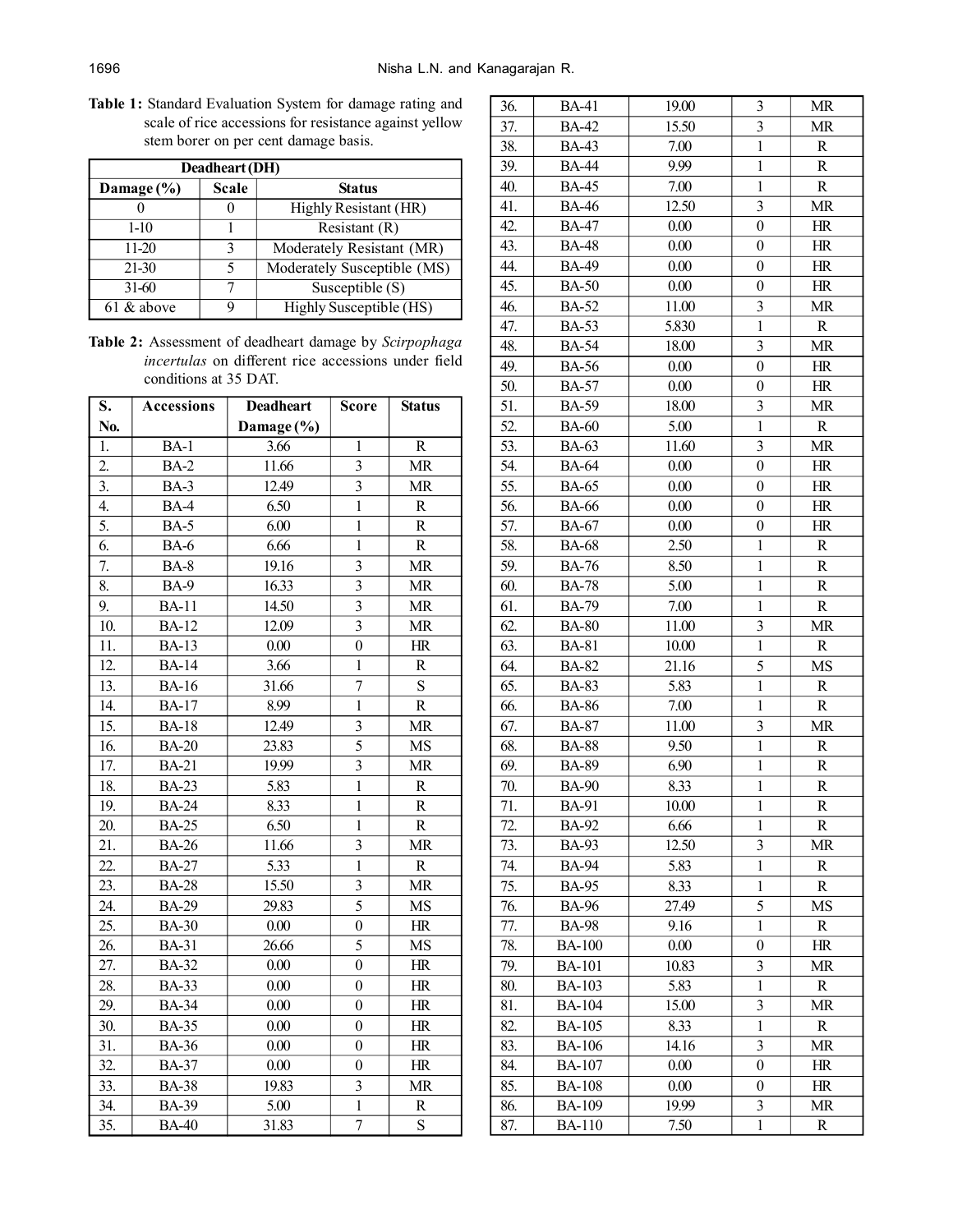| 88.  | <b>BA-111</b> | 10.00 | 1                       | R           |
|------|---------------|-------|-------------------------|-------------|
| 89.  | <b>BA-112</b> | 5.00  | $\mathbf{1}$            | $\mathbb R$ |
| 90.  | <b>BA-113</b> | 5.00  | $\mathbf{1}$            | $\mathbf R$ |
| 91.  | <b>BA-114</b> | 0.00  | $\boldsymbol{0}$        | HR          |
| 92.  | <b>BA-115</b> | 0.00  | $\boldsymbol{0}$        | HR          |
| 93.  | <b>BA-116</b> | 5.00  | $\mathbf{1}$            | $\mathbf R$ |
| 94.  | <b>BA-117</b> | 8.33  | $\,1$                   | $\mathbf R$ |
| 95.  | <b>BA-118</b> | 15.80 | 3                       | <b>MR</b>   |
| 96.  | <b>BA-119</b> | 5.00  | $\,1$                   | R           |
| 97.  | <b>BA-120</b> | 9.99  | $\,1$                   | $\mathbf R$ |
| 98.  | <b>BA-121</b> | 10.83 | 3                       | <b>MR</b>   |
| 99.  | <b>BA-122</b> | 5.00  | $\mathbf{1}$            | R           |
| 100. | <b>BA-123</b> | 7.00  | $\,1$                   | $\mathbf R$ |
| 101. | <b>BA-124</b> | 10.00 | $\mathbf{1}$            | $\mathbf R$ |
| 102. | <b>BA-125</b> | 0.00  | $\boldsymbol{0}$        | HR          |
| 103. | <b>BA-126</b> | 11.66 | 3                       | <b>MR</b>   |
| 104. | <b>BA-127</b> | 5.83  | $\mathbf{1}$            | R           |
| 105. | <b>BA-128</b> | 7.50  | $\,1$                   | R           |
| 106. | <b>BA-129</b> | 7.50  | $\,1$                   | $\mathbf R$ |
| 107. | <b>BA-130</b> | 7.50  | $\mathbf{1}$            | $\mathbf R$ |
| 108. | <b>BA-131</b> | 8.33  | $\mathbf{1}$            | $\mathbf R$ |
| 109. | <b>BA-132</b> | 0.00  | $\boldsymbol{0}$        | HR          |
| 110. | <b>BA-133</b> | 0.00  | $\boldsymbol{0}$        | HR          |
| 111. | <b>BA-134</b> | 0.00  | $\boldsymbol{0}$        | HR          |
| 112. | BA-135        | 10.00 | 1                       | R           |
| 113. | <b>BA-136</b> | 5.83  | $\,1$                   | $\mathbf R$ |
| 114. | <b>BA-137</b> | 8.66  | $\mathbf 1$             | $\mathbf R$ |
| 115. | <b>BA-138</b> | 10.00 | $\mathbf{1}$            | $\mathbf R$ |
| 116. | <b>BA-139</b> | 2.50  | $\mathbf{1}$            | $\mathbf R$ |
| 117. | <b>BA-140</b> | 13.33 | 3                       | <b>MR</b>   |
| 118. | <b>BA-141</b> | 15.83 | $\overline{\mathbf{3}}$ | <b>MR</b>   |
| 119. | <b>BA-142</b> | 35.83 | $\overline{7}$          | S           |
| 120. | <b>BA-143</b> | 24.99 | 5                       | MS          |
| 121. | <b>BA-145</b> | 44.16 | $\overline{7}$          | ${\bf S}$   |
| 122. | <b>BA-146</b> | 10.83 | $\overline{\mathbf{3}}$ | <b>MR</b>   |
| 123. | <b>BA-147</b> | 0.00  | $\boldsymbol{0}$        | HR          |
| 124. | <b>BA-148</b> | 10.83 | 3                       | <b>MR</b>   |
| 125. | <b>BA-149</b> | 7.50  | 1                       | R           |
| 126. | <b>BA-150</b> | 5.00  | 1                       | R           |
| 127. | BA-151        | 26.60 | 5                       | MS          |
| 128. | <b>BA-152</b> | 5.00  | $\mathbf{1}$            | $\mathbf R$ |
| 129. | <b>BA-153</b> | 13.33 | 3                       | <b>MR</b>   |
| 130. | <b>BA-154</b> | 0.00  | $\boldsymbol{0}$        | HR          |
| 131. | <b>BA-155</b> | 10.00 | 1                       | R           |
| 132. | <b>BA-156</b> | 10.00 | 1                       | R           |
| 133. | BA-157        | 8.33  | 1                       | R           |
| 134. | BA-158        | 4.50  | 1                       | R           |
| 135. | <b>BA-159</b> | 8.33  | 1                       | R           |
| 136. | <b>BA-160</b> | 12.49 | 3                       | <b>MR</b>   |
| 137. | <b>BA-161</b> | 8.33  | $\mathbf{1}$            | $\mathbf R$ |
| 138. | <b>BA-162</b> | 14.99 | 3                       | <b>MR</b>   |
| 139. | <b>BA-163</b> | 9.16  | $\mathbf{1}$            | R           |
|      |               |       |                         |             |

| 3<br>141.<br><b>BA-165</b><br>14.99<br>MR<br>$\overline{\mathbf{3}}$<br>142.<br>14.99<br><b>MR</b><br><b>BA-166</b><br>$\overline{\mathbf{3}}$<br>143.<br><b>MR</b><br><b>BA-167</b><br>15.83<br>3<br>144.<br>17.50<br>MR<br>BA-168<br>3<br>145.<br><b>BA-169</b><br>18.33<br>MR<br>$\overline{7}$<br>S<br>146.<br><b>BA-170</b><br>33.33<br>$\overline{\mathbf{3}}$<br>147.<br>15.83<br><b>MR</b><br><b>BA-171</b><br>$\mathbf{1}$<br>148.<br>10.00<br>$\mathbf R$<br><b>BA-172</b><br>3<br>149.<br>12.49<br><b>MR</b><br><b>BA-173</b><br>$\overline{\mathbf{3}}$<br><b>MR</b><br>150.<br><b>BA-174</b><br>11.66<br>3<br>151.<br><b>BA-175</b><br>10.83<br>MR<br>3<br>152.<br><b>BA-176</b><br>MR<br>19.99<br>$\overline{\mathbf{3}}$<br>153.<br>MR<br><b>BA-177</b><br>14.16<br>$\overline{\mathbf{3}}$<br>154.<br>16.66<br><b>MR</b><br><b>BA-178</b><br>$\overline{3}$<br>155.<br>14.99<br>MR<br><b>BA-179</b><br>$\overline{\mathbf{3}}$<br>156.<br><b>BA-180</b><br>17.49<br><b>MR</b><br>$\overline{\mathbf{3}}$<br><b>MR</b><br>157.<br><b>BA-181</b><br>11.66<br>3<br>158.<br><b>BA-182</b><br>17.49<br><b>MR</b><br>$\overline{7}$<br>159.<br><b>BA-183</b><br>43.16<br>S<br>$\overline{7}$<br>S<br>160.<br><b>BA-184</b><br>35.83<br>$\overline{7}$<br>S<br>161.<br><b>BA-185</b><br>36.00<br>$\overline{\mathbf{3}}$<br><b>MR</b><br>162.<br>17.49<br><b>BA-186</b><br>3<br>15.83<br><b>MR</b><br>163.<br><b>BA-187</b><br>$\mathbf{1}$<br>164.<br>7.50<br><b>BA-188</b><br>R<br>165.<br><b>BA-189</b><br>32.50<br>7<br>S<br>166.<br><b>BA-190</b><br>8.33<br>$\,1$<br>$\mathbf R$<br>$\,1$<br>R<br>167.<br><b>BA-191</b><br>7.50<br>$\overline{\mathbf{3}}$<br><b>MR</b><br>168.<br><b>BA-192</b><br>12.50<br>$\overline{3}$<br>169.<br><b>BA-193</b><br>10.33<br><b>MR</b><br>$\mathbf 1$<br>170.<br><b>BA-194</b><br>8.33<br>R<br>$\mathbf 1$<br>7.50<br>R<br>171.<br><b>BA-195</b><br>$\,1$<br>172.<br>2.50<br>R<br><b>BA-196</b><br>173.<br><b>BA-197</b><br>8.33<br>$\,1$<br>R<br>$\,1$<br>174.<br><b>BA-198</b><br>8.33<br>R<br><b>BA-199</b><br>5.83<br>R<br>175.<br>1<br>5<br>176.<br><b>BA-200</b><br>25.00<br>MS<br>$\mathbf{1}$<br>177.<br><b>BA-201</b><br>10.00<br>R<br>2.50<br>$\,1$<br>178.<br>R<br><b>BA-202</b><br>3<br>179.<br>MR<br><b>BA-203</b><br>13.33<br>k180.<br>HR<br><b>BA-204</b><br>0.00<br>$\boldsymbol{0}$<br>12.50<br>181.<br><b>BA-205</b><br>3<br>MR<br>182.<br>$\boldsymbol{0}$<br>HR<br><b>BA-206</b><br>0.00<br>$\boldsymbol{0}$<br>183.<br>0.00<br>HR<br>BA-207<br>184.<br>0.00<br>$\boldsymbol{0}$<br>HR<br><b>BA-208</b><br>3<br>185.<br>14.16<br>MR<br>BA-209<br>$\boldsymbol{7}$<br>32.50<br>186.<br>BA-210<br>S<br>7.50<br>$\mathbf{1}$<br>187.<br><b>BA-211</b><br>R<br>$\boldsymbol{7}$<br><b>BA-212</b><br>40.00<br>S<br>188.<br><b>BA-213</b><br>$\mathbf{1}$<br>8.33<br>$\mathbf R$<br>189.<br>$\overline{\mathbf{3}}$<br>MR<br>190.<br>BA-214<br>15.83 | 140. | BA-164 | 7.00  | 1 | R  |
|-----------------------------------------------------------------------------------------------------------------------------------------------------------------------------------------------------------------------------------------------------------------------------------------------------------------------------------------------------------------------------------------------------------------------------------------------------------------------------------------------------------------------------------------------------------------------------------------------------------------------------------------------------------------------------------------------------------------------------------------------------------------------------------------------------------------------------------------------------------------------------------------------------------------------------------------------------------------------------------------------------------------------------------------------------------------------------------------------------------------------------------------------------------------------------------------------------------------------------------------------------------------------------------------------------------------------------------------------------------------------------------------------------------------------------------------------------------------------------------------------------------------------------------------------------------------------------------------------------------------------------------------------------------------------------------------------------------------------------------------------------------------------------------------------------------------------------------------------------------------------------------------------------------------------------------------------------------------------------------------------------------------------------------------------------------------------------------------------------------------------------------------------------------------------------------------------------------------------------------------------------------------------------------------------------------------------------------------------------------------------------------------------------------------------------------------------------------------------------------------------------------------------------------------------------------------------------------------------------------------------------------------------------------------------------------------------------------------------------------------------------------------------------------------------------------------------------------------------------------------------------------------------------------------------|------|--------|-------|---|----|
|                                                                                                                                                                                                                                                                                                                                                                                                                                                                                                                                                                                                                                                                                                                                                                                                                                                                                                                                                                                                                                                                                                                                                                                                                                                                                                                                                                                                                                                                                                                                                                                                                                                                                                                                                                                                                                                                                                                                                                                                                                                                                                                                                                                                                                                                                                                                                                                                                                                                                                                                                                                                                                                                                                                                                                                                                                                                                                                       |      |        |       |   |    |
|                                                                                                                                                                                                                                                                                                                                                                                                                                                                                                                                                                                                                                                                                                                                                                                                                                                                                                                                                                                                                                                                                                                                                                                                                                                                                                                                                                                                                                                                                                                                                                                                                                                                                                                                                                                                                                                                                                                                                                                                                                                                                                                                                                                                                                                                                                                                                                                                                                                                                                                                                                                                                                                                                                                                                                                                                                                                                                                       |      |        |       |   |    |
|                                                                                                                                                                                                                                                                                                                                                                                                                                                                                                                                                                                                                                                                                                                                                                                                                                                                                                                                                                                                                                                                                                                                                                                                                                                                                                                                                                                                                                                                                                                                                                                                                                                                                                                                                                                                                                                                                                                                                                                                                                                                                                                                                                                                                                                                                                                                                                                                                                                                                                                                                                                                                                                                                                                                                                                                                                                                                                                       |      |        |       |   |    |
|                                                                                                                                                                                                                                                                                                                                                                                                                                                                                                                                                                                                                                                                                                                                                                                                                                                                                                                                                                                                                                                                                                                                                                                                                                                                                                                                                                                                                                                                                                                                                                                                                                                                                                                                                                                                                                                                                                                                                                                                                                                                                                                                                                                                                                                                                                                                                                                                                                                                                                                                                                                                                                                                                                                                                                                                                                                                                                                       |      |        |       |   |    |
|                                                                                                                                                                                                                                                                                                                                                                                                                                                                                                                                                                                                                                                                                                                                                                                                                                                                                                                                                                                                                                                                                                                                                                                                                                                                                                                                                                                                                                                                                                                                                                                                                                                                                                                                                                                                                                                                                                                                                                                                                                                                                                                                                                                                                                                                                                                                                                                                                                                                                                                                                                                                                                                                                                                                                                                                                                                                                                                       |      |        |       |   |    |
|                                                                                                                                                                                                                                                                                                                                                                                                                                                                                                                                                                                                                                                                                                                                                                                                                                                                                                                                                                                                                                                                                                                                                                                                                                                                                                                                                                                                                                                                                                                                                                                                                                                                                                                                                                                                                                                                                                                                                                                                                                                                                                                                                                                                                                                                                                                                                                                                                                                                                                                                                                                                                                                                                                                                                                                                                                                                                                                       |      |        |       |   |    |
|                                                                                                                                                                                                                                                                                                                                                                                                                                                                                                                                                                                                                                                                                                                                                                                                                                                                                                                                                                                                                                                                                                                                                                                                                                                                                                                                                                                                                                                                                                                                                                                                                                                                                                                                                                                                                                                                                                                                                                                                                                                                                                                                                                                                                                                                                                                                                                                                                                                                                                                                                                                                                                                                                                                                                                                                                                                                                                                       |      |        |       |   |    |
|                                                                                                                                                                                                                                                                                                                                                                                                                                                                                                                                                                                                                                                                                                                                                                                                                                                                                                                                                                                                                                                                                                                                                                                                                                                                                                                                                                                                                                                                                                                                                                                                                                                                                                                                                                                                                                                                                                                                                                                                                                                                                                                                                                                                                                                                                                                                                                                                                                                                                                                                                                                                                                                                                                                                                                                                                                                                                                                       |      |        |       |   |    |
|                                                                                                                                                                                                                                                                                                                                                                                                                                                                                                                                                                                                                                                                                                                                                                                                                                                                                                                                                                                                                                                                                                                                                                                                                                                                                                                                                                                                                                                                                                                                                                                                                                                                                                                                                                                                                                                                                                                                                                                                                                                                                                                                                                                                                                                                                                                                                                                                                                                                                                                                                                                                                                                                                                                                                                                                                                                                                                                       |      |        |       |   |    |
|                                                                                                                                                                                                                                                                                                                                                                                                                                                                                                                                                                                                                                                                                                                                                                                                                                                                                                                                                                                                                                                                                                                                                                                                                                                                                                                                                                                                                                                                                                                                                                                                                                                                                                                                                                                                                                                                                                                                                                                                                                                                                                                                                                                                                                                                                                                                                                                                                                                                                                                                                                                                                                                                                                                                                                                                                                                                                                                       |      |        |       |   |    |
|                                                                                                                                                                                                                                                                                                                                                                                                                                                                                                                                                                                                                                                                                                                                                                                                                                                                                                                                                                                                                                                                                                                                                                                                                                                                                                                                                                                                                                                                                                                                                                                                                                                                                                                                                                                                                                                                                                                                                                                                                                                                                                                                                                                                                                                                                                                                                                                                                                                                                                                                                                                                                                                                                                                                                                                                                                                                                                                       |      |        |       |   |    |
|                                                                                                                                                                                                                                                                                                                                                                                                                                                                                                                                                                                                                                                                                                                                                                                                                                                                                                                                                                                                                                                                                                                                                                                                                                                                                                                                                                                                                                                                                                                                                                                                                                                                                                                                                                                                                                                                                                                                                                                                                                                                                                                                                                                                                                                                                                                                                                                                                                                                                                                                                                                                                                                                                                                                                                                                                                                                                                                       |      |        |       |   |    |
|                                                                                                                                                                                                                                                                                                                                                                                                                                                                                                                                                                                                                                                                                                                                                                                                                                                                                                                                                                                                                                                                                                                                                                                                                                                                                                                                                                                                                                                                                                                                                                                                                                                                                                                                                                                                                                                                                                                                                                                                                                                                                                                                                                                                                                                                                                                                                                                                                                                                                                                                                                                                                                                                                                                                                                                                                                                                                                                       |      |        |       |   |    |
|                                                                                                                                                                                                                                                                                                                                                                                                                                                                                                                                                                                                                                                                                                                                                                                                                                                                                                                                                                                                                                                                                                                                                                                                                                                                                                                                                                                                                                                                                                                                                                                                                                                                                                                                                                                                                                                                                                                                                                                                                                                                                                                                                                                                                                                                                                                                                                                                                                                                                                                                                                                                                                                                                                                                                                                                                                                                                                                       |      |        |       |   |    |
|                                                                                                                                                                                                                                                                                                                                                                                                                                                                                                                                                                                                                                                                                                                                                                                                                                                                                                                                                                                                                                                                                                                                                                                                                                                                                                                                                                                                                                                                                                                                                                                                                                                                                                                                                                                                                                                                                                                                                                                                                                                                                                                                                                                                                                                                                                                                                                                                                                                                                                                                                                                                                                                                                                                                                                                                                                                                                                                       |      |        |       |   |    |
|                                                                                                                                                                                                                                                                                                                                                                                                                                                                                                                                                                                                                                                                                                                                                                                                                                                                                                                                                                                                                                                                                                                                                                                                                                                                                                                                                                                                                                                                                                                                                                                                                                                                                                                                                                                                                                                                                                                                                                                                                                                                                                                                                                                                                                                                                                                                                                                                                                                                                                                                                                                                                                                                                                                                                                                                                                                                                                                       |      |        |       |   |    |
|                                                                                                                                                                                                                                                                                                                                                                                                                                                                                                                                                                                                                                                                                                                                                                                                                                                                                                                                                                                                                                                                                                                                                                                                                                                                                                                                                                                                                                                                                                                                                                                                                                                                                                                                                                                                                                                                                                                                                                                                                                                                                                                                                                                                                                                                                                                                                                                                                                                                                                                                                                                                                                                                                                                                                                                                                                                                                                                       |      |        |       |   |    |
|                                                                                                                                                                                                                                                                                                                                                                                                                                                                                                                                                                                                                                                                                                                                                                                                                                                                                                                                                                                                                                                                                                                                                                                                                                                                                                                                                                                                                                                                                                                                                                                                                                                                                                                                                                                                                                                                                                                                                                                                                                                                                                                                                                                                                                                                                                                                                                                                                                                                                                                                                                                                                                                                                                                                                                                                                                                                                                                       |      |        |       |   |    |
|                                                                                                                                                                                                                                                                                                                                                                                                                                                                                                                                                                                                                                                                                                                                                                                                                                                                                                                                                                                                                                                                                                                                                                                                                                                                                                                                                                                                                                                                                                                                                                                                                                                                                                                                                                                                                                                                                                                                                                                                                                                                                                                                                                                                                                                                                                                                                                                                                                                                                                                                                                                                                                                                                                                                                                                                                                                                                                                       |      |        |       |   |    |
|                                                                                                                                                                                                                                                                                                                                                                                                                                                                                                                                                                                                                                                                                                                                                                                                                                                                                                                                                                                                                                                                                                                                                                                                                                                                                                                                                                                                                                                                                                                                                                                                                                                                                                                                                                                                                                                                                                                                                                                                                                                                                                                                                                                                                                                                                                                                                                                                                                                                                                                                                                                                                                                                                                                                                                                                                                                                                                                       |      |        |       |   |    |
|                                                                                                                                                                                                                                                                                                                                                                                                                                                                                                                                                                                                                                                                                                                                                                                                                                                                                                                                                                                                                                                                                                                                                                                                                                                                                                                                                                                                                                                                                                                                                                                                                                                                                                                                                                                                                                                                                                                                                                                                                                                                                                                                                                                                                                                                                                                                                                                                                                                                                                                                                                                                                                                                                                                                                                                                                                                                                                                       |      |        |       |   |    |
|                                                                                                                                                                                                                                                                                                                                                                                                                                                                                                                                                                                                                                                                                                                                                                                                                                                                                                                                                                                                                                                                                                                                                                                                                                                                                                                                                                                                                                                                                                                                                                                                                                                                                                                                                                                                                                                                                                                                                                                                                                                                                                                                                                                                                                                                                                                                                                                                                                                                                                                                                                                                                                                                                                                                                                                                                                                                                                                       |      |        |       |   |    |
|                                                                                                                                                                                                                                                                                                                                                                                                                                                                                                                                                                                                                                                                                                                                                                                                                                                                                                                                                                                                                                                                                                                                                                                                                                                                                                                                                                                                                                                                                                                                                                                                                                                                                                                                                                                                                                                                                                                                                                                                                                                                                                                                                                                                                                                                                                                                                                                                                                                                                                                                                                                                                                                                                                                                                                                                                                                                                                                       |      |        |       |   |    |
|                                                                                                                                                                                                                                                                                                                                                                                                                                                                                                                                                                                                                                                                                                                                                                                                                                                                                                                                                                                                                                                                                                                                                                                                                                                                                                                                                                                                                                                                                                                                                                                                                                                                                                                                                                                                                                                                                                                                                                                                                                                                                                                                                                                                                                                                                                                                                                                                                                                                                                                                                                                                                                                                                                                                                                                                                                                                                                                       |      |        |       |   |    |
|                                                                                                                                                                                                                                                                                                                                                                                                                                                                                                                                                                                                                                                                                                                                                                                                                                                                                                                                                                                                                                                                                                                                                                                                                                                                                                                                                                                                                                                                                                                                                                                                                                                                                                                                                                                                                                                                                                                                                                                                                                                                                                                                                                                                                                                                                                                                                                                                                                                                                                                                                                                                                                                                                                                                                                                                                                                                                                                       |      |        |       |   |    |
|                                                                                                                                                                                                                                                                                                                                                                                                                                                                                                                                                                                                                                                                                                                                                                                                                                                                                                                                                                                                                                                                                                                                                                                                                                                                                                                                                                                                                                                                                                                                                                                                                                                                                                                                                                                                                                                                                                                                                                                                                                                                                                                                                                                                                                                                                                                                                                                                                                                                                                                                                                                                                                                                                                                                                                                                                                                                                                                       |      |        |       |   |    |
|                                                                                                                                                                                                                                                                                                                                                                                                                                                                                                                                                                                                                                                                                                                                                                                                                                                                                                                                                                                                                                                                                                                                                                                                                                                                                                                                                                                                                                                                                                                                                                                                                                                                                                                                                                                                                                                                                                                                                                                                                                                                                                                                                                                                                                                                                                                                                                                                                                                                                                                                                                                                                                                                                                                                                                                                                                                                                                                       |      |        |       |   |    |
|                                                                                                                                                                                                                                                                                                                                                                                                                                                                                                                                                                                                                                                                                                                                                                                                                                                                                                                                                                                                                                                                                                                                                                                                                                                                                                                                                                                                                                                                                                                                                                                                                                                                                                                                                                                                                                                                                                                                                                                                                                                                                                                                                                                                                                                                                                                                                                                                                                                                                                                                                                                                                                                                                                                                                                                                                                                                                                                       |      |        |       |   |    |
|                                                                                                                                                                                                                                                                                                                                                                                                                                                                                                                                                                                                                                                                                                                                                                                                                                                                                                                                                                                                                                                                                                                                                                                                                                                                                                                                                                                                                                                                                                                                                                                                                                                                                                                                                                                                                                                                                                                                                                                                                                                                                                                                                                                                                                                                                                                                                                                                                                                                                                                                                                                                                                                                                                                                                                                                                                                                                                                       |      |        |       |   |    |
|                                                                                                                                                                                                                                                                                                                                                                                                                                                                                                                                                                                                                                                                                                                                                                                                                                                                                                                                                                                                                                                                                                                                                                                                                                                                                                                                                                                                                                                                                                                                                                                                                                                                                                                                                                                                                                                                                                                                                                                                                                                                                                                                                                                                                                                                                                                                                                                                                                                                                                                                                                                                                                                                                                                                                                                                                                                                                                                       |      |        |       |   |    |
|                                                                                                                                                                                                                                                                                                                                                                                                                                                                                                                                                                                                                                                                                                                                                                                                                                                                                                                                                                                                                                                                                                                                                                                                                                                                                                                                                                                                                                                                                                                                                                                                                                                                                                                                                                                                                                                                                                                                                                                                                                                                                                                                                                                                                                                                                                                                                                                                                                                                                                                                                                                                                                                                                                                                                                                                                                                                                                                       |      |        |       |   |    |
|                                                                                                                                                                                                                                                                                                                                                                                                                                                                                                                                                                                                                                                                                                                                                                                                                                                                                                                                                                                                                                                                                                                                                                                                                                                                                                                                                                                                                                                                                                                                                                                                                                                                                                                                                                                                                                                                                                                                                                                                                                                                                                                                                                                                                                                                                                                                                                                                                                                                                                                                                                                                                                                                                                                                                                                                                                                                                                                       |      |        |       |   |    |
|                                                                                                                                                                                                                                                                                                                                                                                                                                                                                                                                                                                                                                                                                                                                                                                                                                                                                                                                                                                                                                                                                                                                                                                                                                                                                                                                                                                                                                                                                                                                                                                                                                                                                                                                                                                                                                                                                                                                                                                                                                                                                                                                                                                                                                                                                                                                                                                                                                                                                                                                                                                                                                                                                                                                                                                                                                                                                                                       |      |        |       |   |    |
|                                                                                                                                                                                                                                                                                                                                                                                                                                                                                                                                                                                                                                                                                                                                                                                                                                                                                                                                                                                                                                                                                                                                                                                                                                                                                                                                                                                                                                                                                                                                                                                                                                                                                                                                                                                                                                                                                                                                                                                                                                                                                                                                                                                                                                                                                                                                                                                                                                                                                                                                                                                                                                                                                                                                                                                                                                                                                                                       |      |        |       |   |    |
|                                                                                                                                                                                                                                                                                                                                                                                                                                                                                                                                                                                                                                                                                                                                                                                                                                                                                                                                                                                                                                                                                                                                                                                                                                                                                                                                                                                                                                                                                                                                                                                                                                                                                                                                                                                                                                                                                                                                                                                                                                                                                                                                                                                                                                                                                                                                                                                                                                                                                                                                                                                                                                                                                                                                                                                                                                                                                                                       |      |        |       |   |    |
|                                                                                                                                                                                                                                                                                                                                                                                                                                                                                                                                                                                                                                                                                                                                                                                                                                                                                                                                                                                                                                                                                                                                                                                                                                                                                                                                                                                                                                                                                                                                                                                                                                                                                                                                                                                                                                                                                                                                                                                                                                                                                                                                                                                                                                                                                                                                                                                                                                                                                                                                                                                                                                                                                                                                                                                                                                                                                                                       |      |        |       |   |    |
|                                                                                                                                                                                                                                                                                                                                                                                                                                                                                                                                                                                                                                                                                                                                                                                                                                                                                                                                                                                                                                                                                                                                                                                                                                                                                                                                                                                                                                                                                                                                                                                                                                                                                                                                                                                                                                                                                                                                                                                                                                                                                                                                                                                                                                                                                                                                                                                                                                                                                                                                                                                                                                                                                                                                                                                                                                                                                                                       |      |        |       |   |    |
|                                                                                                                                                                                                                                                                                                                                                                                                                                                                                                                                                                                                                                                                                                                                                                                                                                                                                                                                                                                                                                                                                                                                                                                                                                                                                                                                                                                                                                                                                                                                                                                                                                                                                                                                                                                                                                                                                                                                                                                                                                                                                                                                                                                                                                                                                                                                                                                                                                                                                                                                                                                                                                                                                                                                                                                                                                                                                                                       |      |        |       |   |    |
|                                                                                                                                                                                                                                                                                                                                                                                                                                                                                                                                                                                                                                                                                                                                                                                                                                                                                                                                                                                                                                                                                                                                                                                                                                                                                                                                                                                                                                                                                                                                                                                                                                                                                                                                                                                                                                                                                                                                                                                                                                                                                                                                                                                                                                                                                                                                                                                                                                                                                                                                                                                                                                                                                                                                                                                                                                                                                                                       |      |        |       |   |    |
|                                                                                                                                                                                                                                                                                                                                                                                                                                                                                                                                                                                                                                                                                                                                                                                                                                                                                                                                                                                                                                                                                                                                                                                                                                                                                                                                                                                                                                                                                                                                                                                                                                                                                                                                                                                                                                                                                                                                                                                                                                                                                                                                                                                                                                                                                                                                                                                                                                                                                                                                                                                                                                                                                                                                                                                                                                                                                                                       |      |        |       |   |    |
|                                                                                                                                                                                                                                                                                                                                                                                                                                                                                                                                                                                                                                                                                                                                                                                                                                                                                                                                                                                                                                                                                                                                                                                                                                                                                                                                                                                                                                                                                                                                                                                                                                                                                                                                                                                                                                                                                                                                                                                                                                                                                                                                                                                                                                                                                                                                                                                                                                                                                                                                                                                                                                                                                                                                                                                                                                                                                                                       |      |        |       |   |    |
|                                                                                                                                                                                                                                                                                                                                                                                                                                                                                                                                                                                                                                                                                                                                                                                                                                                                                                                                                                                                                                                                                                                                                                                                                                                                                                                                                                                                                                                                                                                                                                                                                                                                                                                                                                                                                                                                                                                                                                                                                                                                                                                                                                                                                                                                                                                                                                                                                                                                                                                                                                                                                                                                                                                                                                                                                                                                                                                       |      |        |       |   |    |
|                                                                                                                                                                                                                                                                                                                                                                                                                                                                                                                                                                                                                                                                                                                                                                                                                                                                                                                                                                                                                                                                                                                                                                                                                                                                                                                                                                                                                                                                                                                                                                                                                                                                                                                                                                                                                                                                                                                                                                                                                                                                                                                                                                                                                                                                                                                                                                                                                                                                                                                                                                                                                                                                                                                                                                                                                                                                                                                       |      |        |       |   |    |
|                                                                                                                                                                                                                                                                                                                                                                                                                                                                                                                                                                                                                                                                                                                                                                                                                                                                                                                                                                                                                                                                                                                                                                                                                                                                                                                                                                                                                                                                                                                                                                                                                                                                                                                                                                                                                                                                                                                                                                                                                                                                                                                                                                                                                                                                                                                                                                                                                                                                                                                                                                                                                                                                                                                                                                                                                                                                                                                       |      |        |       |   |    |
|                                                                                                                                                                                                                                                                                                                                                                                                                                                                                                                                                                                                                                                                                                                                                                                                                                                                                                                                                                                                                                                                                                                                                                                                                                                                                                                                                                                                                                                                                                                                                                                                                                                                                                                                                                                                                                                                                                                                                                                                                                                                                                                                                                                                                                                                                                                                                                                                                                                                                                                                                                                                                                                                                                                                                                                                                                                                                                                       |      |        |       |   |    |
|                                                                                                                                                                                                                                                                                                                                                                                                                                                                                                                                                                                                                                                                                                                                                                                                                                                                                                                                                                                                                                                                                                                                                                                                                                                                                                                                                                                                                                                                                                                                                                                                                                                                                                                                                                                                                                                                                                                                                                                                                                                                                                                                                                                                                                                                                                                                                                                                                                                                                                                                                                                                                                                                                                                                                                                                                                                                                                                       |      |        |       |   |    |
|                                                                                                                                                                                                                                                                                                                                                                                                                                                                                                                                                                                                                                                                                                                                                                                                                                                                                                                                                                                                                                                                                                                                                                                                                                                                                                                                                                                                                                                                                                                                                                                                                                                                                                                                                                                                                                                                                                                                                                                                                                                                                                                                                                                                                                                                                                                                                                                                                                                                                                                                                                                                                                                                                                                                                                                                                                                                                                                       |      |        |       |   |    |
|                                                                                                                                                                                                                                                                                                                                                                                                                                                                                                                                                                                                                                                                                                                                                                                                                                                                                                                                                                                                                                                                                                                                                                                                                                                                                                                                                                                                                                                                                                                                                                                                                                                                                                                                                                                                                                                                                                                                                                                                                                                                                                                                                                                                                                                                                                                                                                                                                                                                                                                                                                                                                                                                                                                                                                                                                                                                                                                       |      |        |       |   |    |
|                                                                                                                                                                                                                                                                                                                                                                                                                                                                                                                                                                                                                                                                                                                                                                                                                                                                                                                                                                                                                                                                                                                                                                                                                                                                                                                                                                                                                                                                                                                                                                                                                                                                                                                                                                                                                                                                                                                                                                                                                                                                                                                                                                                                                                                                                                                                                                                                                                                                                                                                                                                                                                                                                                                                                                                                                                                                                                                       |      |        |       |   |    |
|                                                                                                                                                                                                                                                                                                                                                                                                                                                                                                                                                                                                                                                                                                                                                                                                                                                                                                                                                                                                                                                                                                                                                                                                                                                                                                                                                                                                                                                                                                                                                                                                                                                                                                                                                                                                                                                                                                                                                                                                                                                                                                                                                                                                                                                                                                                                                                                                                                                                                                                                                                                                                                                                                                                                                                                                                                                                                                                       |      |        |       |   |    |
|                                                                                                                                                                                                                                                                                                                                                                                                                                                                                                                                                                                                                                                                                                                                                                                                                                                                                                                                                                                                                                                                                                                                                                                                                                                                                                                                                                                                                                                                                                                                                                                                                                                                                                                                                                                                                                                                                                                                                                                                                                                                                                                                                                                                                                                                                                                                                                                                                                                                                                                                                                                                                                                                                                                                                                                                                                                                                                                       | 191. | BA-215 | 15.83 | 3 | MR |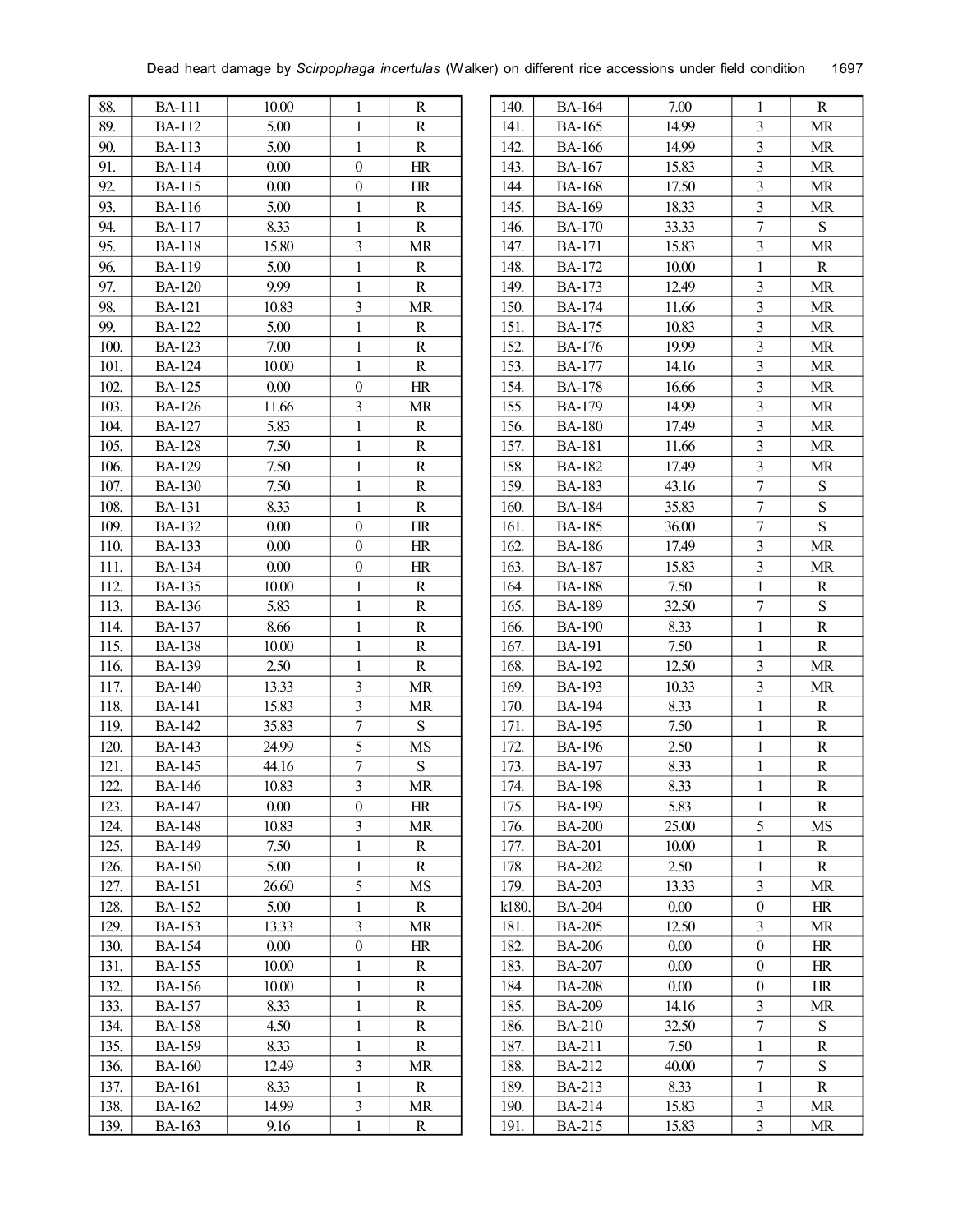| 192. | <b>BA-216</b> | 0.00  | 0                       | HR                         |
|------|---------------|-------|-------------------------|----------------------------|
| 193. | <b>BA-217</b> | 22.50 | 5                       | MS                         |
| 194. | <b>BA-218</b> | 12.50 | $\overline{\mathbf{3}}$ | MR                         |
| 195. | BA-219        | 9.99  | $\mathbf{1}$            | $\mathbf R$                |
| 196. | <b>BA-221</b> | 0.00  | $\boldsymbol{0}$        | HR                         |
| 197. | <b>BA-223</b> | 13.33 | $\overline{\mathbf{3}}$ | $\ensuremath{\mathsf{MR}}$ |
| 198. | <b>BA-226</b> | 0.00  | $\boldsymbol{0}$        | HR                         |
| 199. | <b>BA-227</b> | 10.00 | $\mathbf{1}$            | ${\bf R}$                  |
| 200. | <b>BA-228</b> | 0.00  | $\boldsymbol{0}$        | HR                         |
| 201. | <b>BA-229</b> | 18.33 | $\overline{\mathbf{3}}$ | MR                         |
| 202. | <b>BA-230</b> | 27.50 | $\overline{5}$          | MS                         |
| 203. | <b>BA-231</b> | 19.99 | 3                       | MR                         |
| 204. | <b>BA-233</b> | 25.83 | 5                       | MS                         |
| 205. | <b>BA-234</b> | 0.00  | $\boldsymbol{0}$        | HR                         |
| 206. | <b>BA-235</b> | 17.49 | $\overline{\mathbf{3}}$ | <b>MR</b>                  |
| 207. | <b>BA-238</b> | 14.99 | $\overline{\mathbf{3}}$ | <b>MR</b>                  |
| 208. | <b>BA-240</b> | 0.00  | $\boldsymbol{0}$        | HR                         |
| 209. | <b>BA-242</b> | 10.83 | 3                       | <b>MR</b>                  |
| 210. | <b>BA-243</b> | 0.00  | $\boldsymbol{0}$        | HR                         |
| 211. | <b>BA-244</b> | 0.00  | $\boldsymbol{0}$        | HR                         |
| 212. | <b>BA-245</b> | 8.33  | 1                       | $\mathbb{R}$               |
| 213. | <b>BA-247</b> | 8.33  | $\mathbf{1}$            | ${\bf R}$                  |
| 214. | <b>BA-248</b> | 7.50  | $\mathbf{1}$            | ${\bf R}$                  |
| 215. | <b>BA-249</b> | 23.33 | 5                       | MS                         |
| 216. | <b>BA-250</b> | 13.33 | $\overline{\mathbf{3}}$ | <b>MR</b>                  |
| 217. | <b>BA-251</b> | 5.00  | $\mathbf{1}$            | R                          |
| 218. | <b>BA-252</b> | 10.33 | 3                       | MR                         |
| 219. | <b>BA-253</b> | 16.66 | 3                       | MR                         |
| 220. | <b>BA-254</b> | 0.00  | $\boldsymbol{0}$        | $\rm{HR}$                  |
| 221. | <b>BA-257</b> | 0.00  | $\boldsymbol{0}$        | HR                         |
| 222. | <b>BA-258</b> | 10.00 | $\mathbf{1}$            | $\mathbf R$                |
| 223. | <b>BA-260</b> | 16.66 | 3                       | <b>MR</b>                  |
| 224. | <b>BA-262</b> | 18.33 | $\overline{\mathbf{3}}$ | MR                         |
| 225. | <b>BA-264</b> | 0.00  | $\boldsymbol{0}$        | HR                         |
| 226. | <b>BA-266</b> | 22.50 | $\overline{5}$          | MS                         |
| 227. | <b>BA-267</b> | 0.00  | 0                       | HR                         |
| 228. | <b>BA-269</b> | 2.50  | 1                       | R                          |
| 229. | <b>BA-270</b> | 36.66 | $\boldsymbol{7}$        | S                          |
| 230. | <b>BA-271</b> | 33.16 | $\overline{7}$          | S                          |
| 231. | BA-272        | 10.83 | 3                       | MR                         |
| 232. | <b>BA-274</b> | 0.00  | $\boldsymbol{0}$        | HR                         |
| 233. | <b>BA-275</b> | 5.00  | 1                       | $\mathbf R$                |
| 234. | <b>BA-276</b> | 10.83 | $\overline{\mathbf{3}}$ | MR                         |
| 235. | <b>BA-277</b> | 5.00  | 1                       | R                          |
| 236. | BA-278        | 46.66 | $\overline{7}$          | S                          |
| 237. | BA-282        | 0.00  | $\boldsymbol{0}$        | HR                         |
| 238. | BA-283        | 0.00  | 0                       | HR                         |
| 239. | <b>BA-284</b> | 22.49 | 5                       | MS                         |
| 240. | <b>BA-285</b> | 8.33  | 1                       | R                          |
| 241. | <b>BA-287</b> | 10.00 | $\mathbf{1}$            | $\mathbf R$                |
| 242. | <b>BA-288</b> | 0.00  | $\boldsymbol{0}$        | HR                         |
| 243. | <b>BA-293</b> | 7.50  | $\mathbf{1}$            | R                          |

| 244. | <b>BA-294</b>   | 11.66 | 3 | <b>MR</b>    |
|------|-----------------|-------|---|--------------|
| 245. | <b>BA-295</b>   | 12.50 | 3 | <b>MR</b>    |
| 246. | <b>BA-296</b>   | 13.33 | 3 | <b>MR</b>    |
| 247. | <b>BA-298</b>   | 14.16 | 3 | <b>MR</b>    |
| 248. | $TN-1$          | 22.50 | 5 | MS           |
| 249. | Norungan        | 0.00  | 0 | HR           |
| 250. | Nootripathu     | 5.83  | 1 | R.           |
| 251. | Kuliyadichan    | 12.50 | 3 | <b>MR</b>    |
| 252. | Poongkar        | 14.16 | 3 | <b>MR</b>    |
| 253. | Kuruvai         | 10.00 | 1 | $\mathsf{R}$ |
|      | Kalanchium      |       |   |              |
| 254. | Kattanur        | 0.00  | 0 | HR           |
| 255. | Sivappu         | 18.33 | 3 | <b>MR</b>    |
|      | Chitirai Kar    |       |   |              |
| 256. | Vellai          | 5.00  | 1 | R            |
|      | Chitirai Kar    |       |   |              |
| 257. | Kalanamak       | 5.00  | 1 | R            |
| 258. | Mattaikar       | 41.66 | 7 | S            |
| 259. | Sadhana         | 0.00  | 0 | HR           |
| 260. | <b>BPT-5204</b> | 0.00  | 0 | HR           |
|      |                 |       |   |              |

DAT- Days After Transplanting, HR- Highly Resistant, R-Resistant, MR- Moderately Resistant, MS Moderately Susceptible, S-Susceptible

between plants. The crop was left insecticides free throughout the entire study period. Ten plants were selected at random per accession for recording the deadheart damage at vegetative state (35 DAT) was calculated using the following formula (Heinrichs *et al*., 1985) (Table 2).

Per cent deadheart =

<sup>100</sup> ( ) *Total number of tillers Number of damaged tillers deadheart*

The damage rating and scale was given for the test accessions using IRRI Standard Evaluation System for rice (IRRI, 1998) (Table 1).

### **Results and Discussion**

Out of 260 accessions screened, 52 accessions scored grade 0 (0% deadheart) and showed nil incidence of yellow stem borer, 96 accessions scored grade 1 (1-10% deadheart) were found to show minimal stem borer attack, 82 accessions recorded as grade 3 (11-20% deadheart), 15 accessions got grade 5 (21-30% deadheart) and 15 accessions scored grade 7 (31-60% deadheart). In this study no accessions were recorded under grade 9 (Above 60% deadheart). Similarly, Elanchezhyan and Arumugachamy (2015) evaluated 15 medium duration rice cultures during *Pishanam* season, 2013-2014 and reported that the entries AS 12035 and